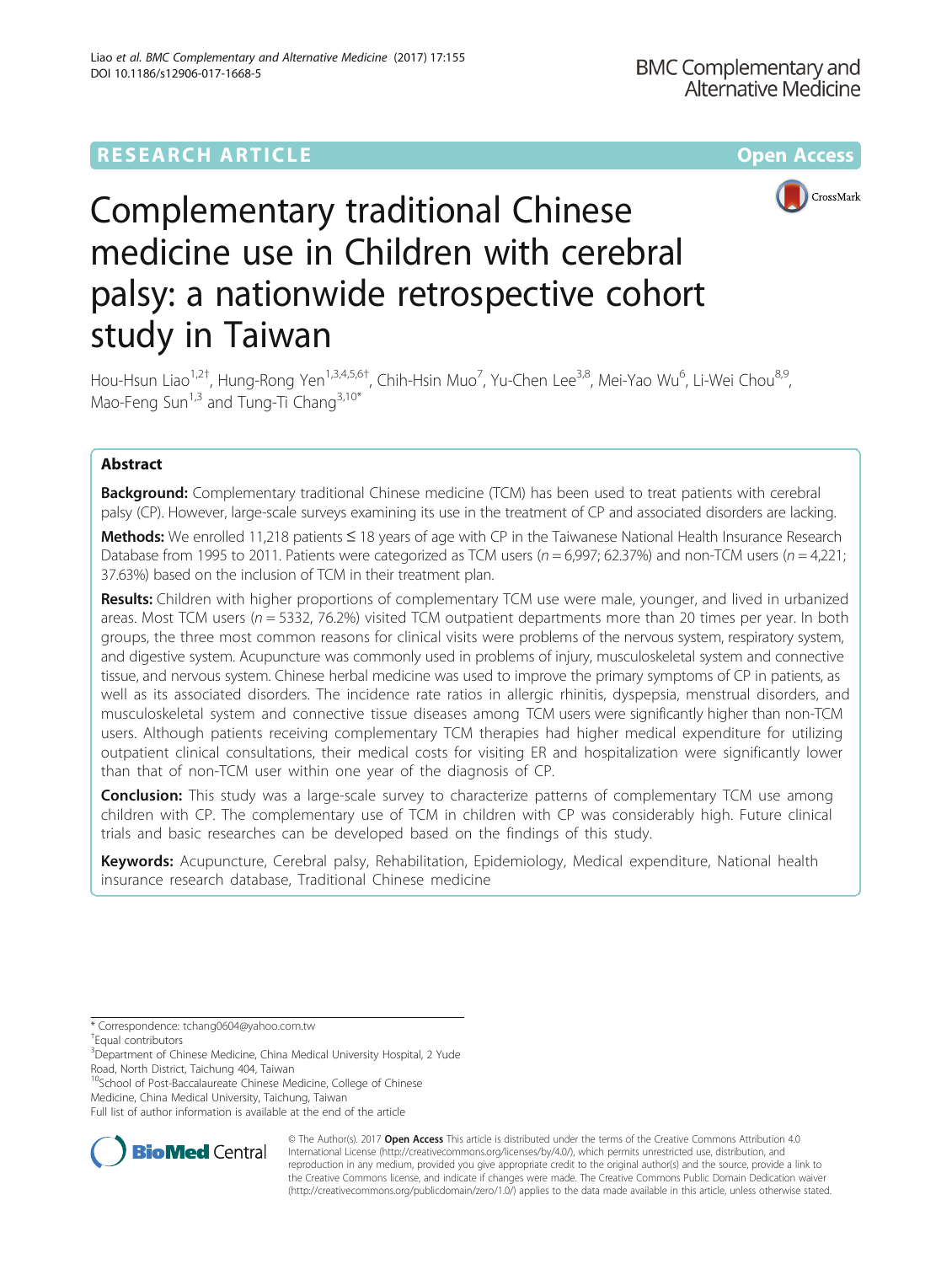## Background

Infantile cerebral palsy (CP) refers to a non-progressive syndrome characterized by hypoxia of the underdeveloped brain of infants or children below the age of two (prenatal or perinatal period), thereby inducing postural and motor disabilities [\[1](#page-9-0)]. There are many causes of CP, and most cases are believed to be due to prenatal factors. The most common risk factors for CP are prematurity, followed by intrauterine growth restriction, intrauterine infection, antepartum hemorrhage, severe placental pathology, and multiple pregnancy [[2](#page-9-0)]. It is the most common motor disability in childhood with a prevalence of approximately 2 to 4 cases per 1000 children [[3\]](#page-9-0).

Current treatment including physical therapy and occupational therapy plays an important role in treating children with CP [[4\]](#page-9-0). In addition to abnormalities of motor activity and posture, children with CP often have other disorders of cerebral function, including intellectual disability or specific learning disabilities, behavioral and emotional disorders, seizures and impaired vision and speech [[5\]](#page-9-0). Therefore, teams consisting of the family and medical staff are necessary to maximize children's social and emotional development, communication, education, nutrition, mobility, and independence in daily activities [[6, 7](#page-9-0)].

The integration of traditional Chinese medicine (TCM) has been widely practiced in Taiwan. It has been used to treat various pediatric diseases such as asthma [[8\]](#page-9-0), atopic dermatitis [[9\]](#page-9-0), rhinosinusitis [[10, 11\]](#page-10-0), diabetes [[12\]](#page-10-0), precocity [\[13\]](#page-10-0), and cancer [\[14](#page-10-0)]. A few clinical [[15](#page-10-0)] or animal [[16\]](#page-10-0) studies have reported treating CP with TCM, especially by acupuncture. However, there is a lack of large-scale, population-based, epidemiological analyses regarding the utilization patterns of complementary TCM for children with CP.

Since 1995, the majority of the total population in Taiwan (23 million people) has been enrolled in the mandatory National Health Insurance (NHI) program [[17\]](#page-10-0). The practice of TCM has been reimbursed by the NHI program since 1996. Although the broad definition of TCM includes Chinese herbal medicine, proprietary Chinese medicine, acupuncture, moxibustion, manipulation, and Qi management, only the following three major modalities have been covered: (1) Chinese herbal medicine manufactured by GMP-certified pharmaceutical companies (concentrated scientific TCM granules), (2) acupuncture/moxibustion (including acupuncture, moxibustion and cupping therapy) and (3) Chinese orthopedic traumatology therapy (including manipulative therapy, acupressure, and tuina massage) [\[18\]](#page-10-0). All claims data were collected in the National Health Insurance Research Database (NHIRD).

We investigated the characteristics of adjunctive TCM use in children with CP by analyzing Taiwan's NHIRD. This dataset comprehensively included all children who were clinically and radiographically confirmed to have CP with long-term follow-up, thus reducing the potential for sampling bias. This study was important in setting the foundation for understanding the patterns of complementary TCM utilization. The results of this study provided useful information for those involved in the healthcare of children with CP.

## **Methods**

## Data source

Taiwan launched the NHI program in March 1995, and by 2015, it covered more than 99% of Taiwanese residents [[17\]](#page-10-0). Since 1995, the NHI program has reimbursed nearly all of the necessary Western medical services and included TCM services in 1996. The choice to utilize TCM or Western medicine belongs to the patient and is not influenced by the insurer. Only licensed TCM doctors are qualified for reimbursement. The large computerized NHI database (NHIRD;<http://nhird.nhri.org.tw/>) was provided by the National Health Insurance Administration and maintained by the National Health Research Institutes of Taiwan. The registry comprises deidentified information regarding medical care facilities, specialties, gender, birth dates, visit dates, prescriptions, health management, costs and diagnostic codes based on the International Classification of Disease, 9th Revision, Clinical Modification (ICD-9-CM). The NHIRD also established a "registry for catastrophic illnesses patient database (RCIPD)", which included approximately 30 disease categories such as cancer, schizophrenia, endstage renal disease, multiple sclerosis and CP. Catastrophic illness certificates were administered to children with CP who had completed a clinical and neuroimaging evaluation, followed by a thorough and routine review by pediatricians or rehabilitation physicians appointed by the NHI Administration. Thus, the diagnosis of CP in children participating in this study was highly reliable.

#### Study subjects and variables

The flow chart for the selection of CP cases is illustrated in Fig. [1](#page-2-0). Of all 23 million enrollees of the NHI program, patients under the age of 18 ( $n = 11,218$ ) at the time of diagnosis of CP (ICD-9-CM code: 343) in the RCIPD of NHIRD were included in this study. They were then followed-up until the end of 2011. After an accurate diagnosis of CP, the children who consulted with TCM doctors were grouped as TCM users ( $n = 6,997$ ), while the others were grouped as non-TCM users  $(n = 4,221)$ . The demographic characteristics and claims data of this study cohort were collected and analyzed.

The urbanized residential areas of all individuals were divided into two groups, with urban areas more highly represented than rural areas. The urbanization of residential areas has been described previously [\[19](#page-10-0), [20](#page-10-0)]. In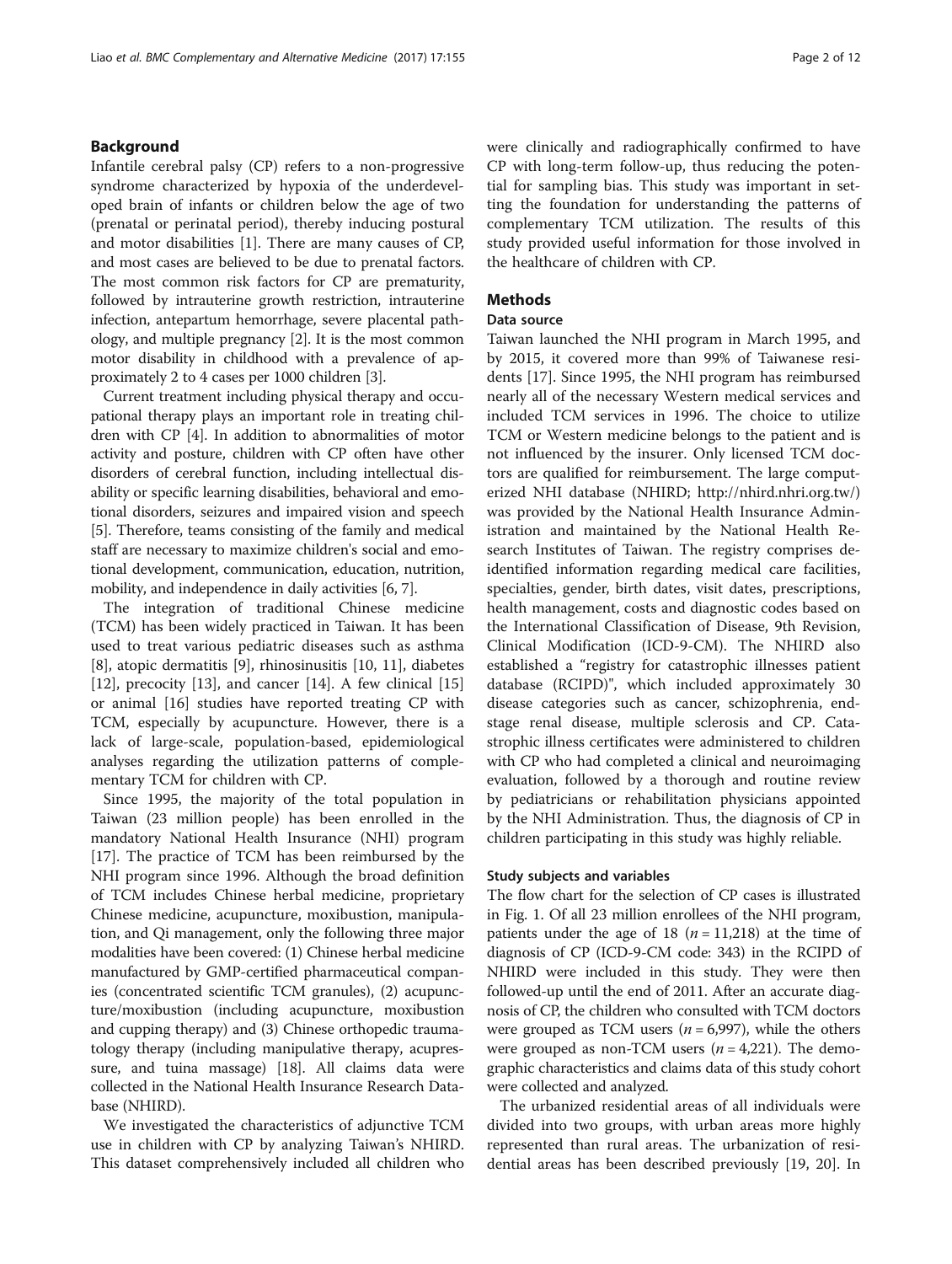<span id="page-2-0"></span>

brief, the residential areas of Taiwan were divided into 4 levels of urbanization based on population density (people/ $km<sup>2</sup>$ ), the ratio of the population with varying educational levels, the ratio of elderly people, the ratio of agricultural workers, and the number of physicians per 100,000 people. Levels 1 and 2 of this urbanization were defined as urban areas, while levels 3 and 4 were classified as rural areas.

The concentrated scientific TCM granules included TCM herbal formulas and single herbs. Therapeutic actions and indications of TCM prescriptions were recorded based on the TCM theory [[21\]](#page-10-0). The core prescription patterns were analyzed as described previously [[22, 23\]](#page-10-0). In brief, an open-sourced freeware NodeXL [\(http://nodexl.codeplex.com/\)](http://nodexl.codeplex.com/) was applied to investigate the core patterns of Chinese herb medicine for the treatment of patients with CP, and the most common two herbal combinations were applied in this network analysis. The thicker line width, defined as counts of connections between formulas and herbs, indicated the more significant prescription patterns in the network.

The medical expenditure of utilizing emergency room (ER) service, outpatient clinical care and hospitalization between patients with and without TCM treatment within one year after CP was diagnosed were calculated in New Taiwan dollars.

## Ethics statement

The NHIRD was provided by the National Health Insurance Administration and managed by the National Health Research Institutes, Taiwan. All of the datasets were de-identified and encrypted to protect enrollees' privacy. Therefore, it was not possible to identify individual patients in any way. This study was approved by

the Research Ethics Committee of China Medical University and Hospital (CMUH104-REC2-115).

## **Statistics**

The data were analyzed by using SAS software, version 9.2 (SAS Institute Inc., Cary, NC, U.S.A.). We used the chi-square test to compare categorical variables and the t-test to compare continuous variables. We estimated the incidence rate ratio and 95% confidence intervals (CIs) by using the Poisson regression. A P value  $\langle 0.05 \rangle$ was defined as statistically significant.

## **Results**

We identified 11,218 patients under the age of 18 who were diagnosed with infantile CP with catastrophic illness certificates (Fig. 1). Among these children, 62.37%  $(n = 6,997)$  were TCM users, while 37.63%  $(n = 4,221)$ were not TCM users. Some proportional differences were found between TCM and non-TCM users in age, sex, urbanization, and annual outpatient clinical visits (Table [1](#page-3-0)). Children with higher proportions of TCM use were male, younger (age 0–2 and 3–5), and resided in urbanized areas. Furthermore, most TCM users  $(n = 5,332, 76.2%)$  visited TCM outpatient departments more than 20 times per year. By contrast, the rate of annual outpatient visits was lower in non-TCM users than in TCM users. However, it has to be mentioned that these small differences may not be clinically significant but may be statistically significant given the large sample size.

We further analyzed the frequency distribution of TCM and non-TCM visits by major disease category/ diagnosis in children with CP (Table [2](#page-3-0)). In both groups, the three most common causes of clinical visits were problems of the nervous system (46.6% in TCM users versus 45.6% in non-TCM users), respiratory system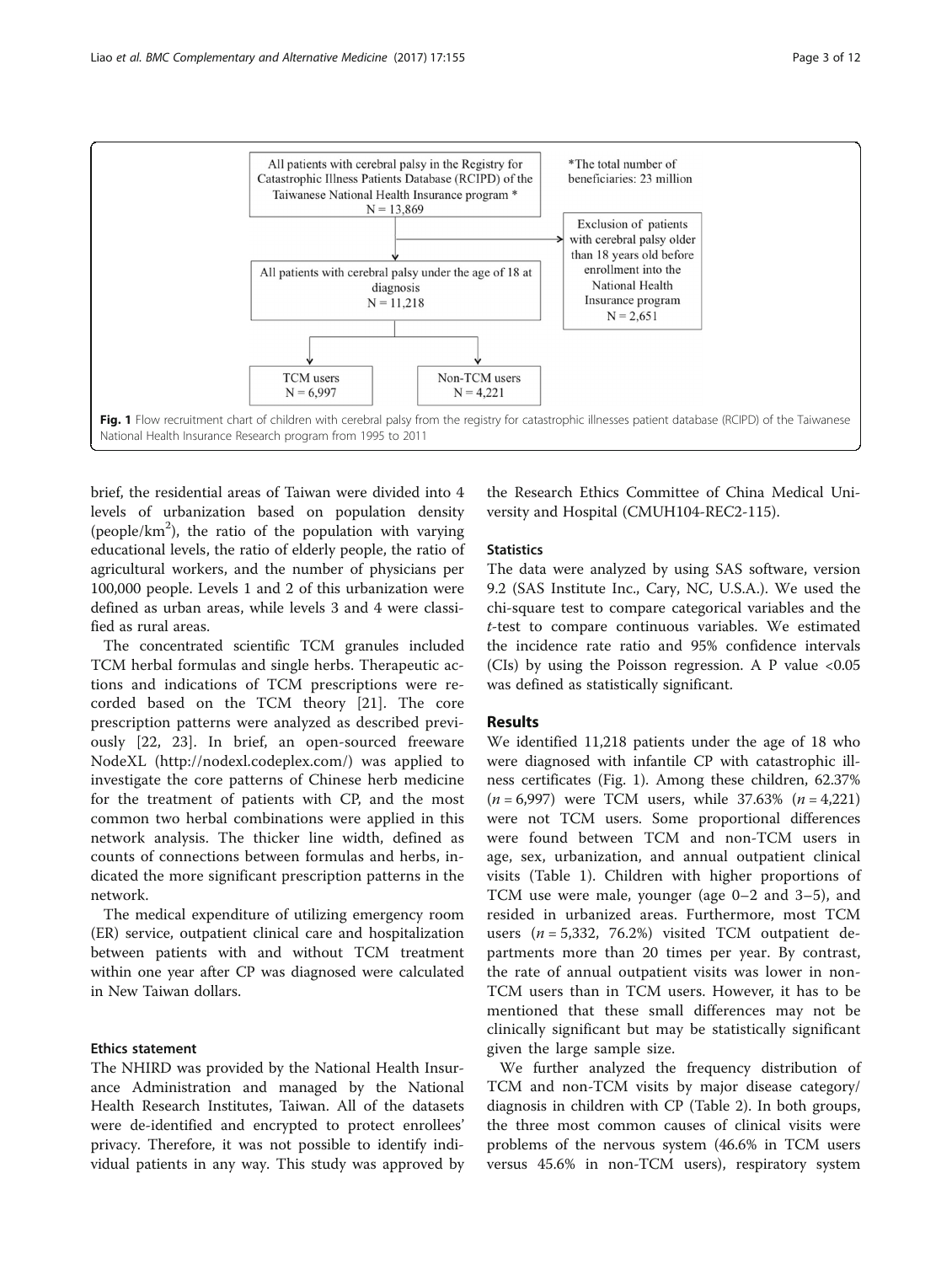|                                               | TCM user<br>$N = 6997$ |        | Non-TCM user<br>$N = 4221$ |        |            |
|-----------------------------------------------|------------------------|--------|----------------------------|--------|------------|
|                                               | N                      | $\%$   | N                          | $\%$   | $p$ -value |
| Sex <sup>a</sup>                              |                        |        |                            |        | 0.008      |
| Girl                                          | 2851                   | 40.8   | 1827                       | 43.3   |            |
| Boy                                           | 4146                   | 59.3   | 2394                       | 56.7   |            |
| Age <sup>a</sup> , year                       |                        |        |                            |        | < 0.0001   |
| $0 - 2$                                       | 3086                   | 44.1   | 1444                       | 34.2   |            |
| $3 - 5$                                       | 1845                   | 26.4   | 896                        | 21.2   |            |
| $6 - 12$                                      | 1567                   | 22.4   | 1281                       | 30.4   |            |
| $13 - 18$                                     | 499                    | 7.13   | 600                        | 14.2   |            |
| Urbanization <sup>a</sup>                     |                        |        |                            |        | < 0.0001   |
| Urban                                         | 4132                   | 59.0   | 2322                       | 55.0   |            |
| Rural                                         | 2865                   | 41.0   | 1899                       | 45.0   |            |
| Annual outpatient clinical visit <sup>a</sup> |                        |        |                            |        | < 0.0001   |
| < 5                                           | 113                    | 1.61   | 318                        | 7.53   |            |
| $5 - 9$                                       | 386                    | 5.52   | 517                        | 12.3   |            |
| $10 - 19$                                     | 1166                   | 16.7   | 1103                       | 26.1   |            |
| $20+$                                         | 5332                   | 76.2   | 2283                       | 54.1   |            |
| Mean (SD) <sup>b</sup>                        | 41.5                   | (28.3) | 26.7                       | (21.2) | < 0.0001   |

<span id="page-3-0"></span>Table 1 Demographic characteristics between TCM and non-TCM users among children with cerebral palsy from 1995–2011

<sup>a</sup>Chi-square test; <sup>b</sup>Student's t-test

(26.4% in TCM users versus 27.6% in non-TCM users), and digestive system (6.12% in TCM users versus 6.20% in non-TCM users).

We also analyzed the complementary TCM treatment options that the patients received (Table [3\)](#page-4-0). Chinese herbal medicine was mainly used for treating symptoms related to nervous system, respiratory system, signs and ill-defined conditions. Acupuncture was mainly used for treating problems of injury, musculoskeletal system and connective tissue disorder, and nervous system. Chinese orthopedic traumatology was mainly used for symptoms related to nervous system, mental disorder, and injury.

To identify the prescription patterns of TCM doctors in treating children with CP, we also analyzed the Chinese herbal formulas and single herbs prescribed by TCM doctors (Table [4\)](#page-5-0). The most commonly prescribed herbal formula was Ma-Zi-Ren-Wan (4.07%), followed by Liu-Wei-Di-Huang-Wan (3.34%) and Xiang-Sha-Liu-Jun-Zi-Tang (3.27%). The ten most common single herb prescribed by TCM doctors was Rhizoma Acori Graminei (Shi-chang-pu) (2.55%), followed by Radix et Rhizoma Rhei (Da-huang) (2.39%) and Rhizoma Gastrodiae (Tian-ma) (2.1%). The core patterns of Chinese herb medicine for the treatment of patients with CP included Xin-Yi-Qing-Fei-Tang and Radix Glycyrrhizae (Gan-cao) as well as Rhizoma Acori Graminei (Shi-chang-pu), Rhizoma Gastrodiae (Tian-ma) and Radix Polygalae (Yuan-zhi) (Fig. [2\)](#page-7-0).

Table 2 Frequency distribution of TCM and non-TCM visits by disease categories/diagnosis among children with cerebral palsy

TCM user Non-TCM user Number of clinical visits =3214649 Number of clinical visits =1104382 Disease (ICD-9-CM) Visits no. % Visits no % Infectious and parasitic disease (001–139) 87845 2.73 50181 4.54 Neoplasms (140–239) 3992 0.12 1726 0.16 Endocrine, nutritional and metabolic disease and immunity disorder (240–279) 16310 0.51 5527 0.50 Blood and blood-forming organs (280–289) 2894 2894 0.09 1208 0.11 Mental disorder (290–319) 195321 6.08 53797 4.87 Nervous system (320–389) 1496602 46.6 503782 45.6 Circulatory system (390–459) 21600 0.67 5241 0.47 Respiratory system (460–519)  $27.6$ Digestive system (520–579) 196656 6.12 68418 6.20 Genitourinary system (580–629) 16555 0.51 5870 0.53 Complications of pregnancy, childbirth and the puerperium (630–676) 430 0.01 74 0.01 Skin and subcutaneous tissue (680–709) 56605 1.76 24637 2.23 Musculoskeletal system and connective tissue (710–739) 30253 0.94 7420 0.67 Congenital anomalies (740–759) 56202 1.75 20061 1.82 Certain conditions originating in the perinatal period (760–779) 26011 0.81 7171 0.65 Symptoms, signs and ill-defined conditions (780–799) 102187 102187 3.18 28918 28918 2.62 Injury and poisoning (800–999) 57416 1.79 15518 1.41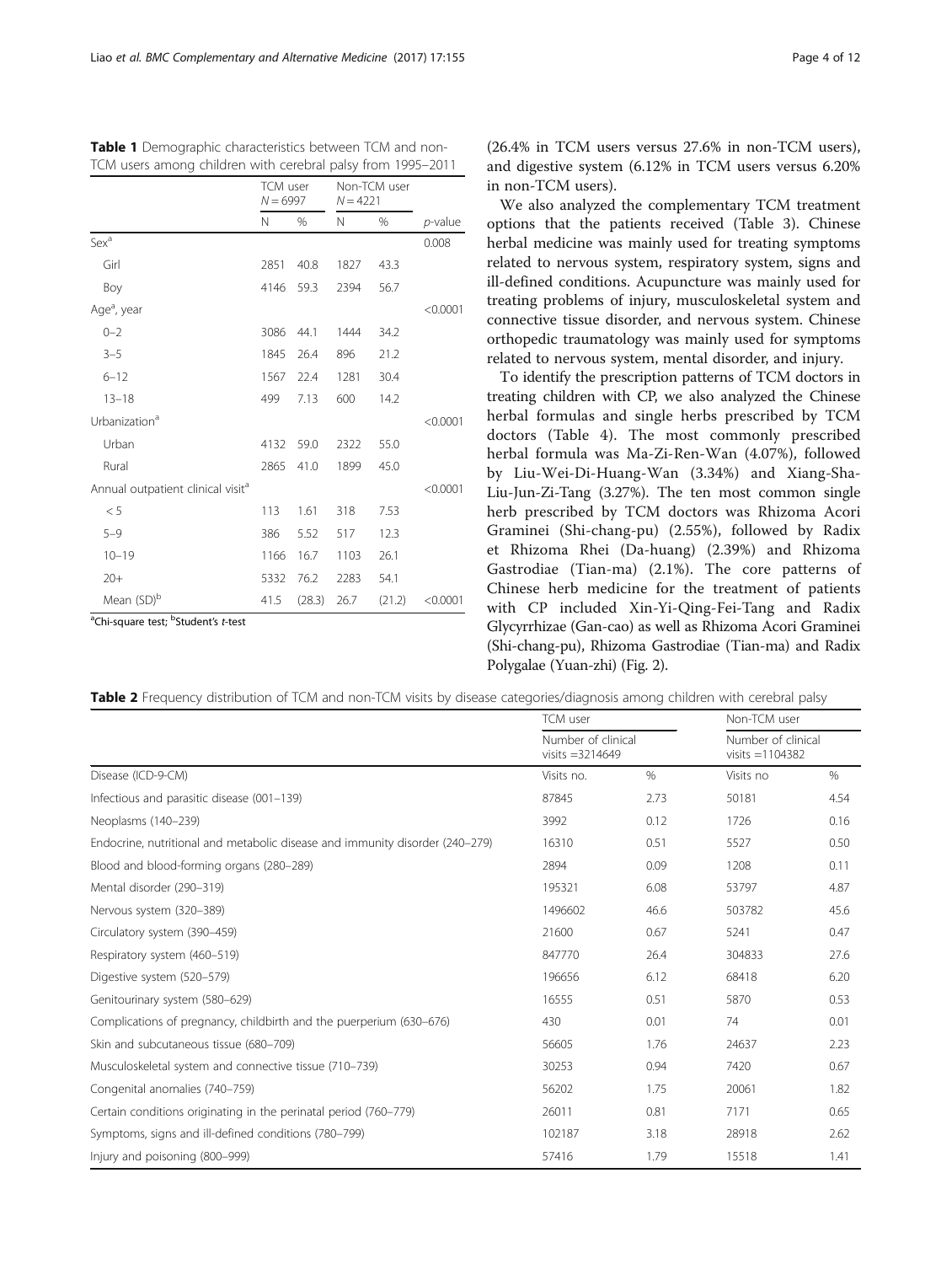<span id="page-4-0"></span>Table 3 Frequency distribution various TCM therapies by major disease categories/diagnosis among children with cerebral palsy

| Disease (ICD-9-CM)                                                           | <b>CHM</b> | <b>COT</b> | <b>ACU</b> | CHM + COT | $CHM + ACU$ | $CHM + COT + ACU$ |
|------------------------------------------------------------------------------|------------|------------|------------|-----------|-------------|-------------------|
| Infectious and parasitic disease (001-139)                                   | 0.38       | 0.31       | 0.10       | 0.73      | 0.13        | 0.35              |
| Neoplasms (140-239)                                                          | 0.04       | 0.06       | 0.05       | 0.01      | 0.07        | 0.04              |
| Endocrine, nutritional and metabolic disease and immunity disorder (240–279) | 0.29       | 0.13       | 0.00       | 0.02      | 0.00        | 0.21              |
| Blood and blood-forming organs (280-289)                                     | 0.13       | 0.02.      | 0.00       | 0.05      | 0.00        | 0.08              |
| Mental disorder (290-319)                                                    | 4.07       | 7.73       | 0.21       | 5.07      | 0.26        | 5.21              |
| Nervous system (320-389)                                                     | 31.3       | 76.6       | 22.5       | 67.6      | 27.2        | 47.7              |
| Circulatory system (390-459)                                                 | 0.96       | 2.32       | 1.47       | 3.45      | 7.97        | 1.56              |
| Respiratory system (460-519)                                                 | 30.6       | 0.79       | 0.00       | 2.88      | 0.26        | 18.2              |
| Digestive system (520-579)                                                   | 11.8       | 0.45       | 0.02       | 1.23      | 0.13        | 7.05              |
| Genitourinary system (580-629)                                               | 1.51       | 0.01       | 0.00       | 0.11      | 0.00        | 0.89              |
| Complications of pregnancy, childbirth and the puerperium (630–676)          | 0.04       | 0.06       | 0.07       | 0.05      | 0.00        | 0.05              |
| Skin and subcutaneous tissue (680-709)                                       | 1.82       | 0.07       | 0.02       | 0.05      | 0.07        | 1.09              |
| Musculoskeletal system and connective tissue (710-739)                       | 1.53       | 4.07       | 26.9       | 8.80      | 20.8        | 3.66              |
| Congenital anomalies (740-759)                                               | 0.43       | 1.50       | 1.04       | 1.29      | 0.78        | 0.85              |
| Certain conditions originating in the perinatal period (760-779)             | 0.16       | 0.51       | 0.13       | 0.41      | 0.00        | 0.28              |
| Symptoms, signs and ill-defined conditions (780-799)                         | 14.0       | 0.90       | 0.47       | 2.99      | 0.52        | 8.59              |
| Injury and poisoning (800-999)                                               | 0.90       | 4.47       | 47.0       | 5.25      | 41.9        | 4.19              |

Abbreviations: CHM Chinese herbal medicine, COT Chinese Orthopedic Traumatology, ACU Acupuncture

In a previous study, we found that pediatric TCM users often visited TCM clinics due to the four common diseases: allergic rhinitis, dyspepsia, menstrual disorders, and musculoskeletal system and connective tissue diseases [[18](#page-10-0)]. We further analyzed the prevalence of these four common diseases between children with CP who were TCM users and non-TCM users (Table [5\)](#page-7-0). In all four diseases, the proportions of TCM users were significant higher ( $p < 0.0001$ ) than non-TCM users. Regarding the medical expenditure, complementary TCM users had higher medical expenditure for utilizing outpatient clinical care. However, their medical costs for visiting ER and hospitalization were significantly lower than that of non-TCM user within one year of the diagnosis of CP (Table [6\)](#page-8-0).

## **Discussion**

This population-based study characterized complementary TCM usage among children with cerebral palsy in Taiwan. In this study, we found that the proportion of TCM users in children with CP (62.37%) was much higher than average (22.5%) [[18\]](#page-10-0). Our study was in accordance with a previous study in which younger children with CP used complementary and alternative more frequently [[24\]](#page-10-0). The lower the age of the child with CP, the higher the proportion of TCM utilization that was found. However, this finding was not in agreement with previous studies in which older children with allergic disorders were more likely to consult with TCM services [[8](#page-9-0)–[10\]](#page-10-0). Furthermore, while both TCM users and non-TCM users exhibited high rates of annual outpatient visits, TCM users showed a higher proportion than non-TCM users. Patients with brain damage need early and comprehensive medical management. In line with some studies' reports on the benefits of treating brain damage or neurological disorders with TCM methods [[15, 25](#page-10-0), [26\]](#page-10-0), it was quite common in Taiwan to use Chinese medicine to treat children with CP. Compared to other diseases, the utilization of TCM in patients with CP was much higher [[18](#page-10-0), [27, 28\]](#page-10-0). Possible reasons for this difference included the following: (1) parents desired a variety of ways to help their ill children, (2) parents' thought that natural products such as Chinese herbs generally had fewer side effects for developing children, and (3) the NHI program covered high-quality Chinese medical outpatient care for children with CP [[29, 30\]](#page-10-0), ensuring low medical costs for TCM on the part of the patients.

Children with CP often suffer from other disorders of cerebral function, such as intellectual disabilities, neurodevelopmental disorders, epilepsy, visual disorders, and speech and hearing impairments [\[5](#page-9-0)]. However, chronic pulmonary disease is a leading cause of death among children with severe CP [[31\]](#page-10-0). The causes of pulmonary disease in these children are recurrent aspiration caused by gastroesophageal reflux and palatopharyngeal incoordination and restrictive disease due to scoliosis [\[31](#page-10-0)]. This may have explained why the three most common causes of clinical visits for children with CP in both TCM and non-TCM groups were related to the nervous, respiratory and digestive systems.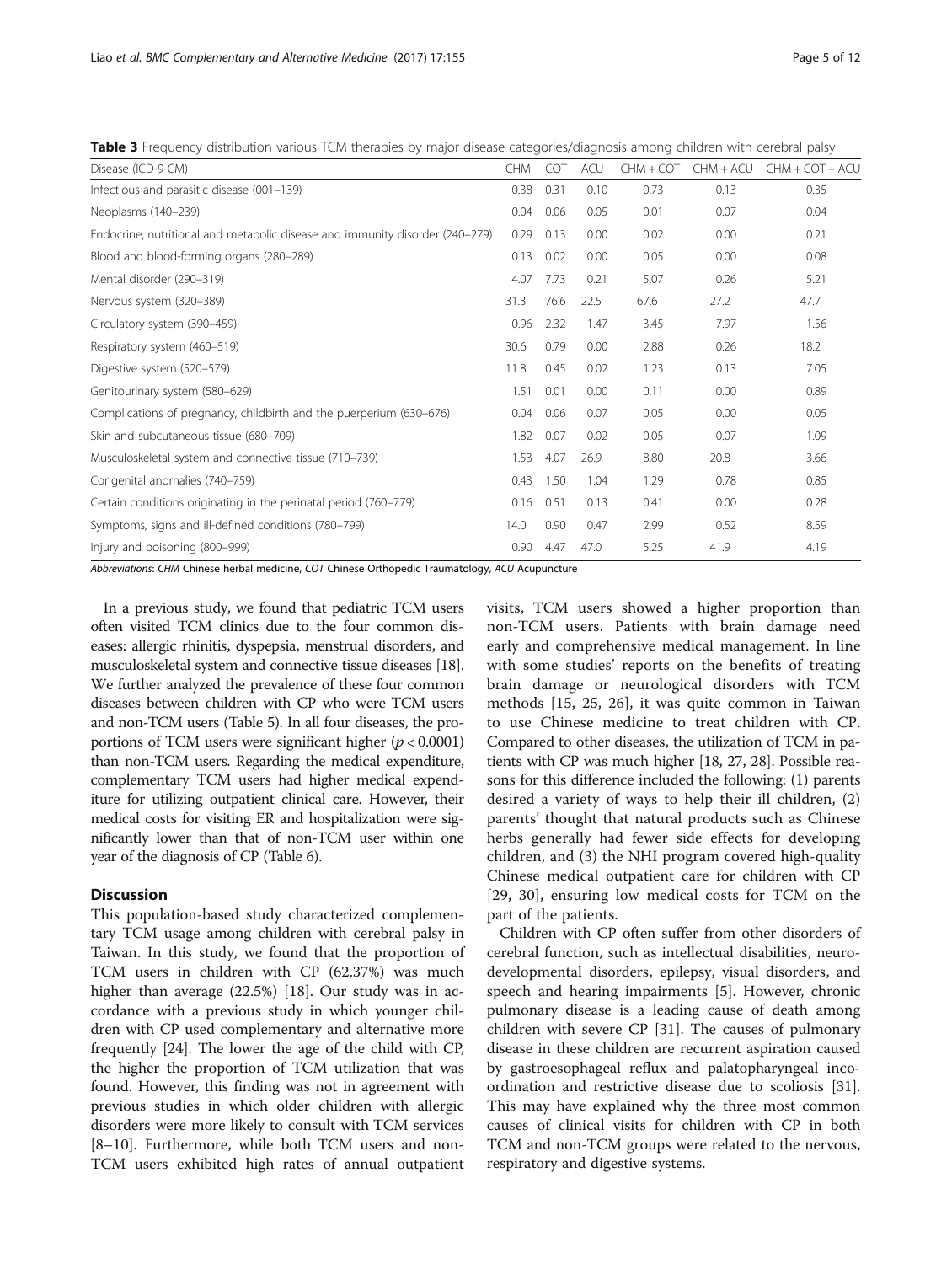| ١                                        |
|------------------------------------------|
|                                          |
| ļ<br>5                                   |
|                                          |
| i                                        |
| j                                        |
| Ì,                                       |
| ٦                                        |
| $\ddot{ }$                               |
| $\ddot{\phantom{a}}$                     |
| l                                        |
|                                          |
| ł                                        |
| I                                        |
| $\frac{1}{2}$                            |
|                                          |
| $\frac{1}{2}$<br>i<br>History            |
| $\ddot{\phantom{a}}$                     |
| 3)                                       |
|                                          |
| which the thing the train<br>;<br>;<br>; |
|                                          |
|                                          |
|                                          |
|                                          |
| j<br>l                                   |
|                                          |
| i<br>こりり                                 |
| ļ                                        |
| $\overline{a}$                           |
|                                          |
| -<br>5<br>5<br>5<br>i                    |
|                                          |
|                                          |
|                                          |
|                                          |
| The common<br>$\frac{1}{2}$              |
|                                          |
|                                          |
|                                          |
|                                          |
| $\vdots$<br>$\frac{1}{\epsilon}$         |
| İ                                        |
|                                          |

<span id="page-5-0"></span>

|                                | Table 4 The common TCM prescription for the treatment of children with cerebral palsy |                                                                                                                                                                                                                                                                                                                                                                                                                                                                                                                                                                                                                                                                             |      |               |                              |                           |
|--------------------------------|---------------------------------------------------------------------------------------|-----------------------------------------------------------------------------------------------------------------------------------------------------------------------------------------------------------------------------------------------------------------------------------------------------------------------------------------------------------------------------------------------------------------------------------------------------------------------------------------------------------------------------------------------------------------------------------------------------------------------------------------------------------------------------|------|---------------|------------------------------|---------------------------|
| Herbal formulas                |                                                                                       |                                                                                                                                                                                                                                                                                                                                                                                                                                                                                                                                                                                                                                                                             |      |               |                              |                           |
| Pin-yin name                   | English name                                                                          | Pin-yin name (Chinese materia medica name; botanical name)                                                                                                                                                                                                                                                                                                                                                                                                                                                                                                                                                                                                                  | z    | %             | Daily dose<br>$\circledcirc$ | Average duration<br>(dav) |
| Ma-Zi-Ren-Wan                  | Hemp Seed Pill                                                                        | Prunus armeniaca L.), Bai-shao (Radix Paeoniae Alba; Paeonia lactiflora Pall), Zhi-shi<br>Huo-ma-ren (Semen Cannabis; Cannabis sativa L.), Xing-ren (Semen Armeniacae;<br>Magnolia hypoleuca Siebold & Zucc.), Da-huang (Radix et Rhizoma Rhei; Rheum<br>(Fructus Aurantii Immaturus; Citrus x aurantium L.), Hou-po (Cortex Magnoliae;<br>palmatum L.), Feng-mi (honey)                                                                                                                                                                                                                                                                                                    | 2078 | 4.07          | 832                          | 2.77                      |
| Liu-Wei-Di-Huang-Wan           | Six Ingredient Pill with Rehmannia                                                    | Shan-yao (Rhizoma Dioscoreae; Dioscorea opposita Thunb.), Fu-ling (Poria; Wolfiporia<br>ex Fisch. & C.A. Mey.), Shan-zhu-yu (Fructus Corni; Cornus officinalis Siebold & Zucc.),<br>cocos (Schw.) Ryv. & Cilbn.), Mu-dan-pi (Cotex Moutan; Paeonia suffruticosa Andr.),<br>Shu-di-huan (Radix Rehmanniae Preparata; Rehmannia glutinosa (Gaertn.) Libosch.<br>Ze-xie (Rhizoma Alismatis; Alisma orientale (Sam.) Juz.)                                                                                                                                                                                                                                                      | 1706 | 334           | 6.67                         | 7.89                      |
| Xiang-Sha-Liu-Jun-Zi-Tang      | Six Gentlemen Decoction with<br>Aucklandia and Amomum                                 | Pericarpium), Ban-xia (Rhizoma Pinelliae; Pinellia ternata (Thunb.) Makino), Dang-shan<br>uralensis Fisch.), Sheng-jiang (Rhizoma Zingiberis Recens; Zingiber officinale Roscoe),<br>Mu-xiang (Radix Aucklandiae; Aucklandia lappa Decne.), Sha-ren (Fructus Amomi;<br>Amomum villosum Lour.), Chen-pi (Pericarpium Citri Reticulatae; Citri Reticulatae<br>Wolfiporia cocos(Schw.) Ryv. & Cilbn.), Gan-cao (Radix Glycyrrhizae; Glycyrrhiza<br>Atractylodis Macrocephalae; Atractylodes macrocephala Koidz.), Fu-ling (Poria;<br>(Radix Codonopsis; Codonopsis pilosula (Franch.) Nannf.), Bai-zhu (Rhizoma<br>Da-zao (Fructus Jujubae; Ziziphus jujuba Mill.)             | 1672 | 3.27          | 8.16                         | 4.63                      |
| Shen-Ling-Bai-Zhu-San          | Ginseng, Poria and Atractylodis<br>Macrocephalae Powder                               | Paeoniae Alba; Paeonia lactiflora Pall), Lian-zi (Semen Nelumbinis; Nelumbo nucifera<br>Gaertn.), Yi-yi-ren (Semen Coicis; Coix lacryma-jobi L.), Jie-geng (Radix Platycodonis;<br>Platycodon grandiflorus (Jacq.) A.DC.), Sha-ren (Fructus Amomi; Amomum villosum<br>Ginseng; Panax ginseng C.A.Mey.), Bai-zhu (Rhizoma Atractylodis Macrocephalae;<br>Cilbn.), Gan-cao (Radix Glycyrrhizae; Glycyrrhiza uralensis Fisch.), Shan-yao (Radix<br>Atractylodes macrocephala Koidz.), Fu-ling (Poria; Wolfiporia cocos(Schw.) Ryv. &<br>Bian-dou (Semen Lablab Album; Lablab purpureus (L.) Sweet), Ren-shen (Radix<br>Lour.), Da-zao (Fructus Jujubae; Ziziphus jujuba Mill.) | 1588 | 3.11          | 7.58                         | 44                        |
| Chai-Hu-Jia-Long-Gu-Mu-Li-Tang | Bupleurum plus Dragon Bone<br>and Oyster Shell Decoction                              | Zingiberis Recens; Zingiber officinale Roscoe), Da-zao (Fructus Jujubae; Ziziphus jujuba<br>Ban-xia (Rhizoma Pinelliae; Pinellia ternata (Thunb.) Makino), Sheng-jiang (Rhizoma<br>Scutellaria baicalensis Georgi), Ren-shen (Radix Ginseng; Panax ginseng C.A.Mey.),<br>Chai-hu (Radix Bupleuri; Bupleurum chinense DC.), Huang-qin (Radix Scutellariae;<br>Rhizoma Rhei; Rheum palmatum L.), Mu-li (Concha Ostreae), Qian-dan (Minium)<br>Mill.), Fu-ling (Poria; Wolfiporia cocos (Schw.) Ryv. & Cilbn.), Da-huang (Radix et                                                                                                                                             | 1219 | 239           | 9.58                         | 3.7                       |
| Xin-Yi-Qing-Fei-Tang           | Magnolia Flower Drink to Clear<br>the Lungs                                           | iaponica (Thunb.) Lindl.), Zhi-zi (Fructus Gardeniae; Gardenia jasminoides J.Ellis), Zhi-mu<br>Ophiopogonis; Ophiopogon japonicus (Thunb.) Ker Gawl.), Shi-gao (Gypsum Fibrosum),<br>Georgi), Sheng-ma (Rhizoma Cimicifugae; Cimicifuga foetida L.), Mai-men-dong (Radix<br>Xin-yi (Flos Magnoliae; Magnolia biondii Pamp.), Pi-pa-ye (Fol. Eriobotryae; Eriobotrya<br>Lilium brownii F.E.Br. ex Miellez), Huang-qin (Radix Scutellariae; Scutellaria baicalensis<br>(Rhizoma Anemarrhenae; Anemarrhena asphodeloides Bunge), Bai-he (Bulbus Lilii;<br>Gan-cao (Radix Glycyrrhizae; Glycyrrhiza uralensis Fisch.)                                                           | 1209 | 237           | 9.02                         | 3.04                      |
| Shao-Yao-Gan-Cao-Tang          | $\frac{1}{2}$<br>Peony and Licorice Decoct                                            | Bai-shao (Radix Paeoniae Alba; Paeonia lactiflora Pall), Gan-cao (Radix Glycyrrhizae;<br>Glycyrrhiza uralensis Fisch.)                                                                                                                                                                                                                                                                                                                                                                                                                                                                                                                                                      | 1207 | 236           | 7.97                         | 6.34                      |
| Ma-Xing-Shi-Gan-Tang           | psum<br>Ephedra, Apricot Kernel, Gy<br>and Licorice Decoction                         | Ma-huang (Herba Ephedrae; Ephedra sinica Stapf), Xing-ren (Semen Armeniacae;<br>Prunus <i>armeniaca</i> L.), Shi-gao (Gypsum Fibrosum), Gan-cao (Radix Glycyrrhizae;<br>Glycyrrhiza uralensis Fisch.)                                                                                                                                                                                                                                                                                                                                                                                                                                                                       | 973  | $\frac{1}{2}$ | 7.75                         | 8.89                      |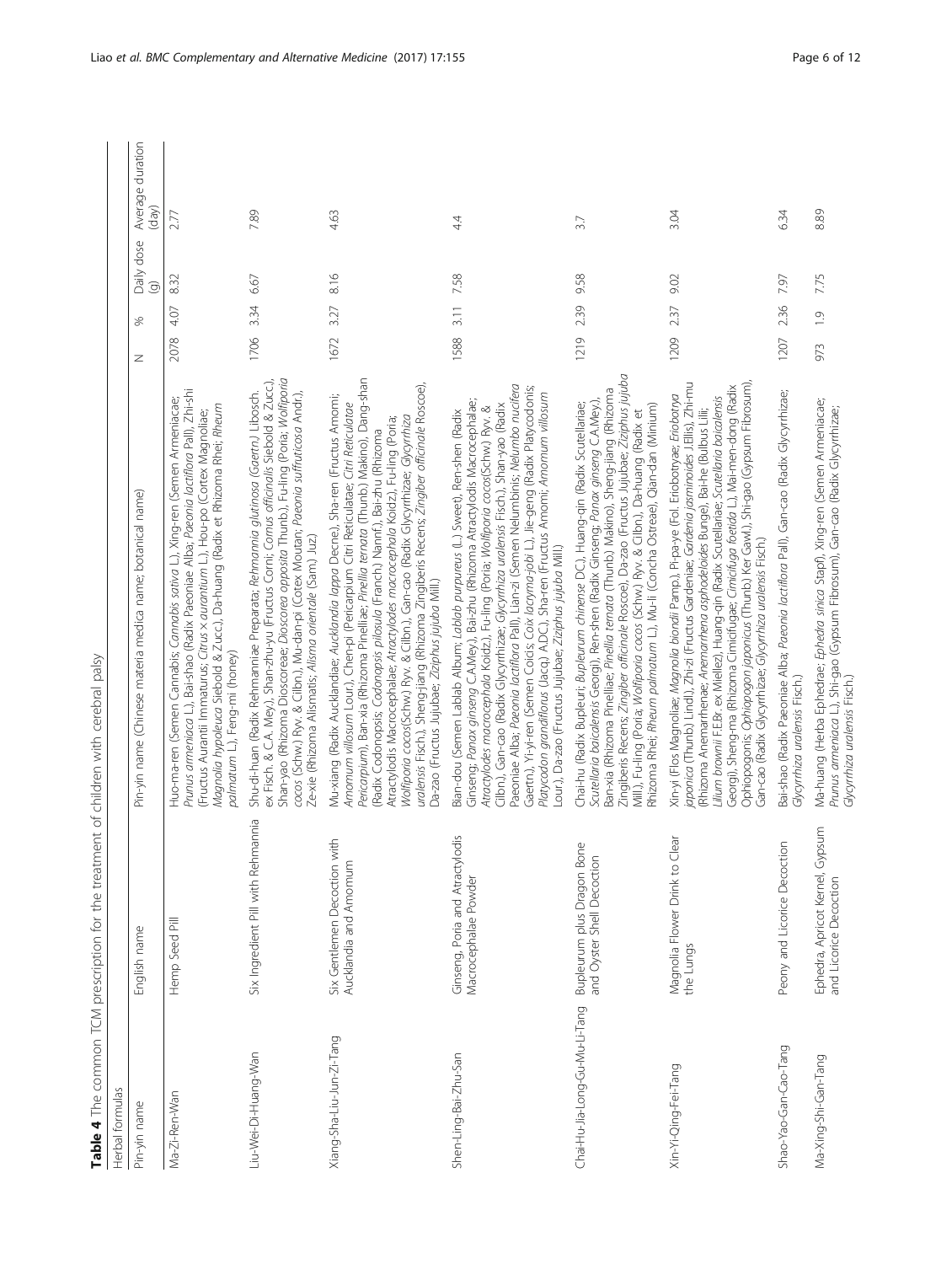|                      |                                                  | Table 4 The common TCM prescription for the treatment of children with cerebral palsy (Continued)                                                                                                                                                                                                                                                                                                                                                                                                                                                                                                                                                                                                                                                                                                                                                         |      |              |       |
|----------------------|--------------------------------------------------|-----------------------------------------------------------------------------------------------------------------------------------------------------------------------------------------------------------------------------------------------------------------------------------------------------------------------------------------------------------------------------------------------------------------------------------------------------------------------------------------------------------------------------------------------------------------------------------------------------------------------------------------------------------------------------------------------------------------------------------------------------------------------------------------------------------------------------------------------------------|------|--------------|-------|
| Xiao-Xu-Ming-Tang    | Minor Extend Life Decoction                      | Schischk.), Sheng-jiang (Rhizoma Zingiberis Recens; Zingiber officinale Roscoe), Ren-shen<br>Prunus armeniaca L.), Fang-feng (Radix Saposhnikoviae; Saposhnikovia divaricata (Turez.)<br>Vla-huang (Herba Ephedrae; Ephedra sinica Stapf), Chuan-xiong (Rhizoma Chuanxiong;<br>Ligusticum chuanxiong S.H.Qiu, Y.Q.Zeng, K.Y.Pan, Y.C.Tang & J.M.Xu), Han-fang-ji (Radix<br>Stephaniae Tetrandrae; Stephania tetrandra S. Moore), Xing-ren (Semen Armeniacae;<br>Aconitum carmichaeli var. carmichaeli), Gui-zhi (Ramulus Cinnamomi; Cinnamomum<br>Radix Ginseng; Panax ginseng C.A.Mey.), Zhi-fu-zi (Radix Aconiti Lateralis Preparata;<br>cassia (L.) J.Presl), Bai-shao (Radix Paeoniae Alba; Paeonia lactiflora Pall), Huang-qin<br>Radix Scutellariae; Scutellaria baicalensis Georgi), Gan-cao (Radix Glycyrrhizae;<br>Glycynthiza uralensis Fisch.) | 968  | 4.09<br>1.89 | 9.73  |
| Xiao-Jian-Zhong-Tang | Minor Construct the Middle<br>(Burner) Decoction | Bai-shao (Radix Paeoniae Alba; Paeonia lactiflora Pall), Sheng-jiang (Rhizoma Zingiberis<br>Recens; Zingiber officinale Roscoe), Gan-cao (Radix Glycyrrhizae; Glycyrrhiza uralensis<br>Ki-tang (Maltose), Gui-zhi (Ramulus Cinnamomi; Cinnamomum cassia (L.) J.Pres!),<br>Fisch.), Da-zao (Fructus Jujubae; Ziziphus jujuba Mill.)                                                                                                                                                                                                                                                                                                                                                                                                                                                                                                                        | 966  | 9.16<br>1.89 | 11.2  |
| Single Herbs         |                                                  |                                                                                                                                                                                                                                                                                                                                                                                                                                                                                                                                                                                                                                                                                                                                                                                                                                                           |      |              |       |
| Pin-yin<br>name      | Chinese materia medica name                      | Botanical name                                                                                                                                                                                                                                                                                                                                                                                                                                                                                                                                                                                                                                                                                                                                                                                                                                            |      |              |       |
| Shi-chang-pu         | Rhizoma Acori Graminei                           | Acorus tatarinowii Schott                                                                                                                                                                                                                                                                                                                                                                                                                                                                                                                                                                                                                                                                                                                                                                                                                                 | 2212 | 7.12<br>2.55 | 3.59  |
| Da-huang             | Radix et Rhizoma Rhei                            | Rheum palmatum L.                                                                                                                                                                                                                                                                                                                                                                                                                                                                                                                                                                                                                                                                                                                                                                                                                                         | 2067 | 7.71<br>239  | 661   |
| Tian-ma              | Rhizoma Gastrodiae                               | Gastrodia elata Blume                                                                                                                                                                                                                                                                                                                                                                                                                                                                                                                                                                                                                                                                                                                                                                                                                                     | 1822 | 7.19<br>2.10 | $-50$ |
| Yuan-zhi             | Radix Polygalae                                  | Dimocarpus longan Lour                                                                                                                                                                                                                                                                                                                                                                                                                                                                                                                                                                                                                                                                                                                                                                                                                                    | 1778 | 7.89<br>2.05 | 1.17  |
| Gan-cao              | Radix Glycyrrhizae                               | Glycyrrhiza uralensis Fisch                                                                                                                                                                                                                                                                                                                                                                                                                                                                                                                                                                                                                                                                                                                                                                                                                               | 1724 | 9.16<br>1.99 | 1.45  |
| Zhe-bei-mu           | Bulbus Fritillariae Thunbergii                   | Fritillaria thunbergii Miq.                                                                                                                                                                                                                                                                                                                                                                                                                                                                                                                                                                                                                                                                                                                                                                                                                               | 1626 | 757<br>1.88  | 6.19  |
| Xing-ren             | Semen Armeniacae                                 | Prunus armeniaca L                                                                                                                                                                                                                                                                                                                                                                                                                                                                                                                                                                                                                                                                                                                                                                                                                                        | 1329 | 7.33<br>1.53 | 1.98  |
| Hou-po               | Cortex Magnoliae Officinalis                     | Magnolia hypoleuca Siebold & Zucc                                                                                                                                                                                                                                                                                                                                                                                                                                                                                                                                                                                                                                                                                                                                                                                                                         | 1238 | 7.98<br>1.43 | 96    |
| Jie-geng             | Radix Platycodonis                               | Platycodon grandiflorus (Jacq.) A.DC                                                                                                                                                                                                                                                                                                                                                                                                                                                                                                                                                                                                                                                                                                                                                                                                                      | 1223 | 6.72<br>141  | 52    |
| Huang-qi             | Radix Astragali                                  | Astragalus membranaceus (Fisch.) Bunge                                                                                                                                                                                                                                                                                                                                                                                                                                                                                                                                                                                                                                                                                                                                                                                                                    | 1059 | 9.14<br>1.22 | 1.71  |
|                      |                                                  |                                                                                                                                                                                                                                                                                                                                                                                                                                                                                                                                                                                                                                                                                                                                                                                                                                                           |      |              |       |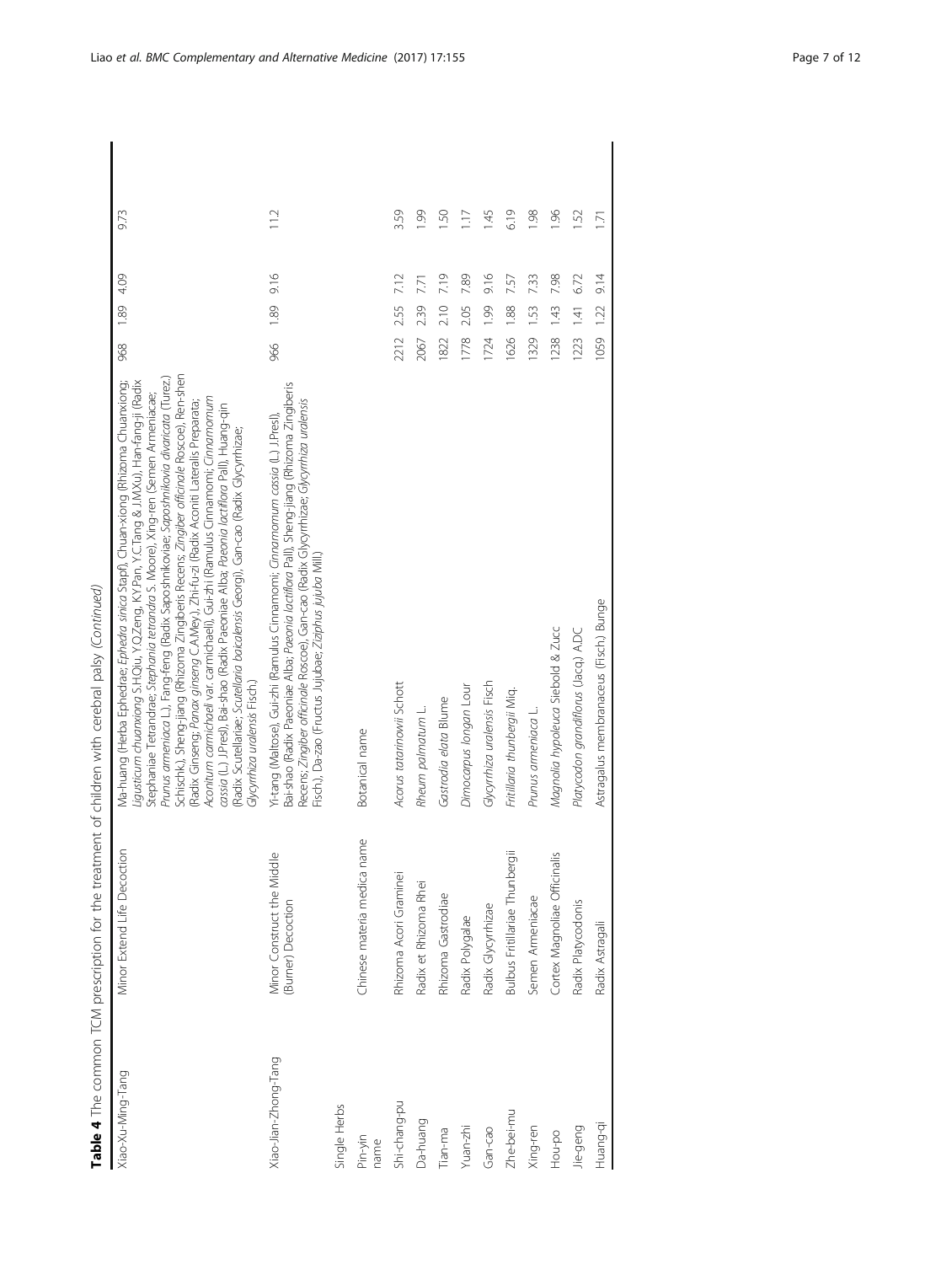<span id="page-7-0"></span>

Therefore, children with CP did not only suffer from neurological and musculoskeletal disorders, but the therapy for CP was based on patients' limitations in body structure and function. While medication and/or surgery may have helped to reduce spasticity, hyperreflexia, and clonus, they did not improve weakness and incoordination [[32, 33](#page-10-0)]. Moreover, it was uncertain whether these interventions enhanced functional outcomes. Some reports showed that injections of botulinum toxin type A (BTX A) in combination with physical and occupational therapy improved some functional outcomes [\[34, 35](#page-10-0)], but this treatment did not affect associated disorders such as gastrointestinal and pulmonary dysfunction. Therefore, patients and parents needed to seek other ways to solve these problems. Previous studies also found that children with multiple disabilities chose a wide range of treatments to complement conventional therapies [\[24, 36\]](#page-10-0). This may have been another reason for high TCM usage in children with CP.

In Taiwan, the acceptance of acupuncture among children is lower than Chinese herbal medicine [\[18\]](#page-10-0). Among the children with CP, we found that many of the patients

Table 5 Incidence rate ratio of diseases between non-TCM and TCM users

| <b>Disease</b>                                                                     | ICD-9-CM | TCM user |      | Non-TCM user |      | Compared to non-TCM user   |
|------------------------------------------------------------------------------------|----------|----------|------|--------------|------|----------------------------|
|                                                                                    | code     | N        | $\%$ | Ν            | $\%$ | IRR (95% CI)               |
| Allergic rhinitis                                                                  | 477.9    | 3688     | 52.7 | 1329         | 31.5 | $1.67$ (1.57-1.78)***      |
| Dyspepsia and other specified disorders of function of stomach                     | 536.8    | 2452     | 35.0 | 864          | 20.5 | 1.71 (1.58-1.85)***        |
| Disorders of menstruation and other abnormal bleeding from<br>female genital tract | 626      | 600      | 8.58 | 215          | 5.09 | $1.68$ $(1.44 - 1.97)$ *** |
| Disease of the musculoskeletal system and connective tissue                        | 710-739  | 5034     | 72.0 | 1977         | 46.8 | $1.54$ (1.46-1.62)***      |
| IRR incidence rate ratio in Poisson regression                                     |          |          |      |              |      |                            |

\*\*\* p value < 0.0001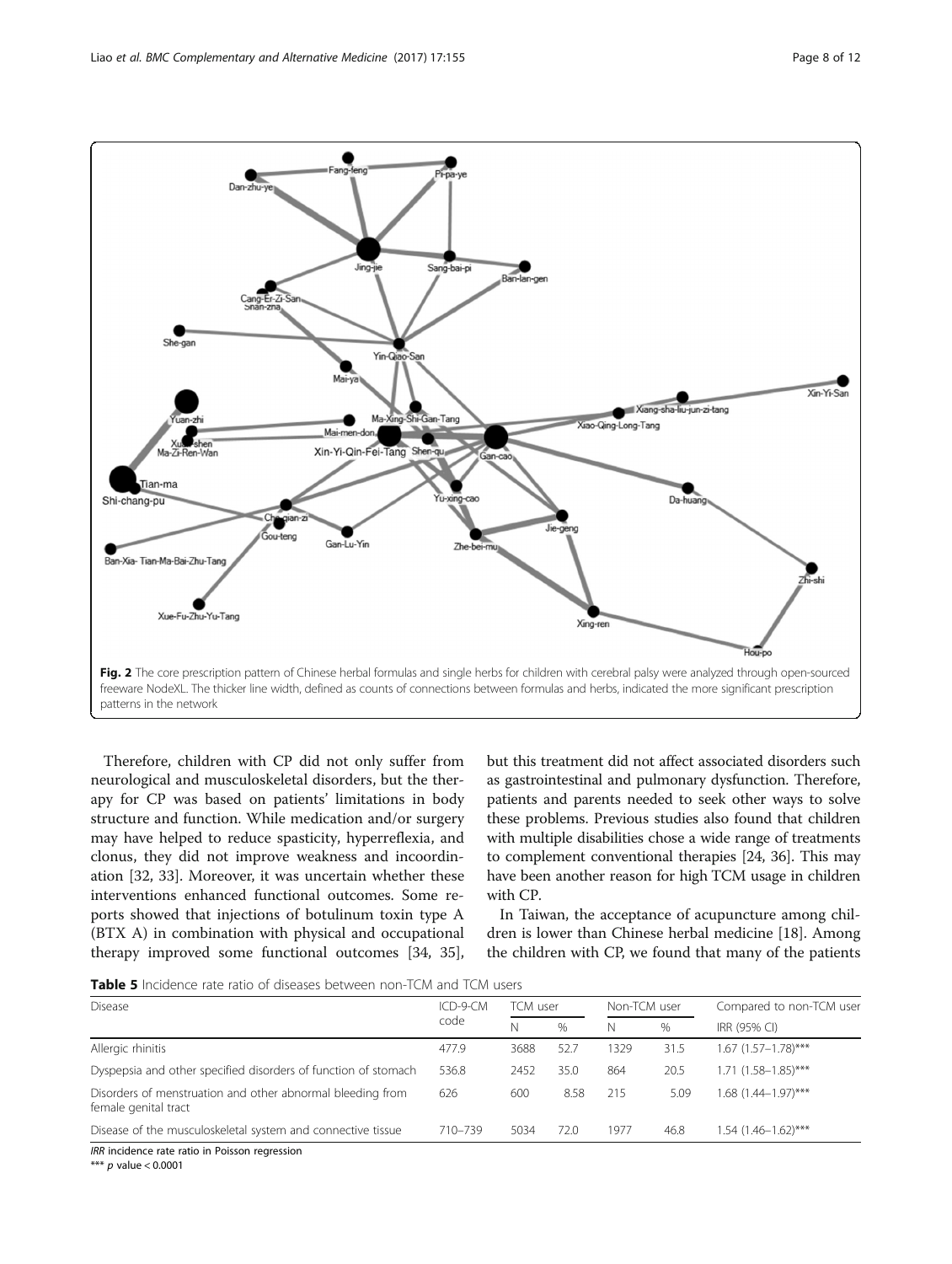<span id="page-8-0"></span>Table 6 Total medical expenditure for utilizing ER service, outpatient clinical consultations and hospitalization within one year of diagnosis of cerebral palsy

| Healthcare service                   | TCM user          |         | Non-TCM user      |         |        |
|--------------------------------------|-------------------|---------|-------------------|---------|--------|
|                                      | Mean <sup>a</sup> | SD      | Mean <sup>a</sup> | SD      | t-test |
| FR                                   | 1671.7            | 1591.2  | 1976.1            | 1990.9  | 0.002  |
| Outpatient clinical<br>consultations | 1739.4            | 2267.4  | 8918              | 1327.0  | 0.03   |
| Hospitalization                      | 33342.7           | 63914.2 | 46583.5           | 80183.7 | 0.001  |
| <sup>a</sup> New Taiwan dollars      |                   |         |                   |         |        |

New Taiwan dollars

received acupuncture or Chinese orthopedic traumatology for symptoms related to injury, musculoskeletal system and connective tissue disorder, mental disorder, and nervous system. The NHI program also fully covered the integrative approaches, including tuina massage (a kind of Chinese orthopedic traumatology methods), ear acupuncture, scalp acupuncture, and somatic acupuncture together to aim to improve the quality of life in children with CP [[29](#page-10-0)]. This provided an option for these children to receive the acupuncture and Chinese orthopedic traumatology.

Among the most common Chinese herbal medicine prescribed for children with CP, majority of them were indicated to treat condition related to the digestive system. Children with CP often have growth failure, which is mainly associated with poor nutrition [\[37\]](#page-10-0) due to inadequate intake and gastrointestinal abnormalities [\[37](#page-10-0)–[41](#page-10-0)]. More than 90 percent of children with CP have clinically significant gastrointestinal symptoms such as swallowing disorders, chronic constipation, regurgitation and/or vomiting, chronic aspiration, and abdominal pain [[41](#page-10-0)]. Furthermore, poor digestive function could lead to chronic pulmonary disease, the main cause of death in these patients [\[31\]](#page-10-0). The most commonly prescribed herbal formula in TCM to relieve constipation due to deficient fluid in the colon was Ma-zi-ren-wan, also known as Hemp Seed Pill. In a previous randomized double-blind study, Ma-zi-ren-wan was shown to be safe and effective at alleviating functional constipation [[42](#page-10-0)]. One of the commonly prescribed single herb, Radix et Rhizoma Rhei, was also a commonly used laxative [\[43](#page-10-0)]. Other herbal formulas such as Liu-wei-di-huang-wan was used for improving osteoporosis [[44](#page-10-0)] and Shao-yao-gan-cao-tang for relieving muscle spasm [\[45\]](#page-10-0). Since neurodevelopmental disorders [\[46\]](#page-10-0), growth failure [\[37](#page-10-0)], orthopedic disorders [[47](#page-10-0), [48](#page-10-0)] and osteopenia [\[49](#page-10-0)–[52](#page-10-0)] were commonly associated disorders in children with CP, it was reasonable that some of the TCM prescriptions were used for treating these illness. Another category of TCM prescriptions, such as Chai-hu-jia-long-gu-mu-li-tang [\[21\]](#page-10-0), Rhizoma Acori Graminei [[53](#page-10-0)], Rhizoma Gastrodiae [\[54\]](#page-10-0) and Radix Polygalae [\[55\]](#page-10-0), were used for alleviating spasms and regulate the central nervous system. These three herbs were included in the core patterns of Chinese herb medicine for the treatment of patients with CP. Children with CP were also commonly found to have spastic syndromes [[56\]](#page-10-0), dyskinetic syndromes [[57](#page-11-0)], epilepsy [\[5](#page-9-0)] and emotional disorders [\[46](#page-10-0)]. Various Chinese herbs, such as Xin-Yi-Qing-Fei-Tang, Ma-Xing-Shi-Gan-Tang, Bulbus Fritillariae Thunbergii and Semen Armeniacae, were used for treating respiratory symptoms. Finally, Radix Astragali was used traditionally to raise Qi and has been found to modulate immunity [[58\]](#page-11-0). Taken together, some of the commonly prescribed Chinese herbs were used to complement one another to improve the main symptoms of CP. Others could help treat associated disorders that were not improved by BTX A injection, physical or occupational therapy, such as gastrointestinal and pulmonary dysfunction.

With regard to the rate of TCM and non-TCM use among the four common diseases that we previously found to be prevalent in pediatric TCM users [\[18](#page-10-0)], musculoskeletal system and connective tissue diseases had the highest ratio in both groups. The main concerns of patients and parents were likely related to limitations of the body's structure and function. In all four diseases, the proportion of TCM use was significantly higher  $(p < 0.0001)$  than non-TCM use. This was consistent with our previous study that showed that the rate of TCM use for these four common diseases was higher in children in Taiwan [[18\]](#page-10-0).

Interestingly, although the medical expenditure for visiting outpatient clinics within one year of diagnosis of CP of complementary TCM user were higher than the non-TCM users, the medical costs for utilizing ER service and hospitalization were significantly lower. Many parents and policy-makers concerned about the costs of complementary and alternative medicine for patients with CP [\[59, 60\]](#page-11-0). This study provided some substantial economic evaluation for the integration of TCM treatment into the clinical healthcare of CP.

Overall, our study provided useful information regarding healthcare and epidemiological patterns of TCM use to treat children with CP. The importance of this study was based on the following aspects: First, based on the literature review and our knowledge, this study was the first large-scale investigation of complementary TCM to patients with CP. Second, this study included all patients below age 18 in the NHIRD with catastrophic illness certificates of CP. The potential for selection bias was eliminated. Third, the NHI system provides low-cost and convenient medical insurance to nearly all residents in Taiwan. Under the NHI program, both Western- and Chinesebased medical resources are very accessible. In 2012, there were approximately 59,017 Western medical doctors and 5,556 licensed TCM doctors serving 23 million people in Taiwan. Moreover, 93.7% of Taiwan's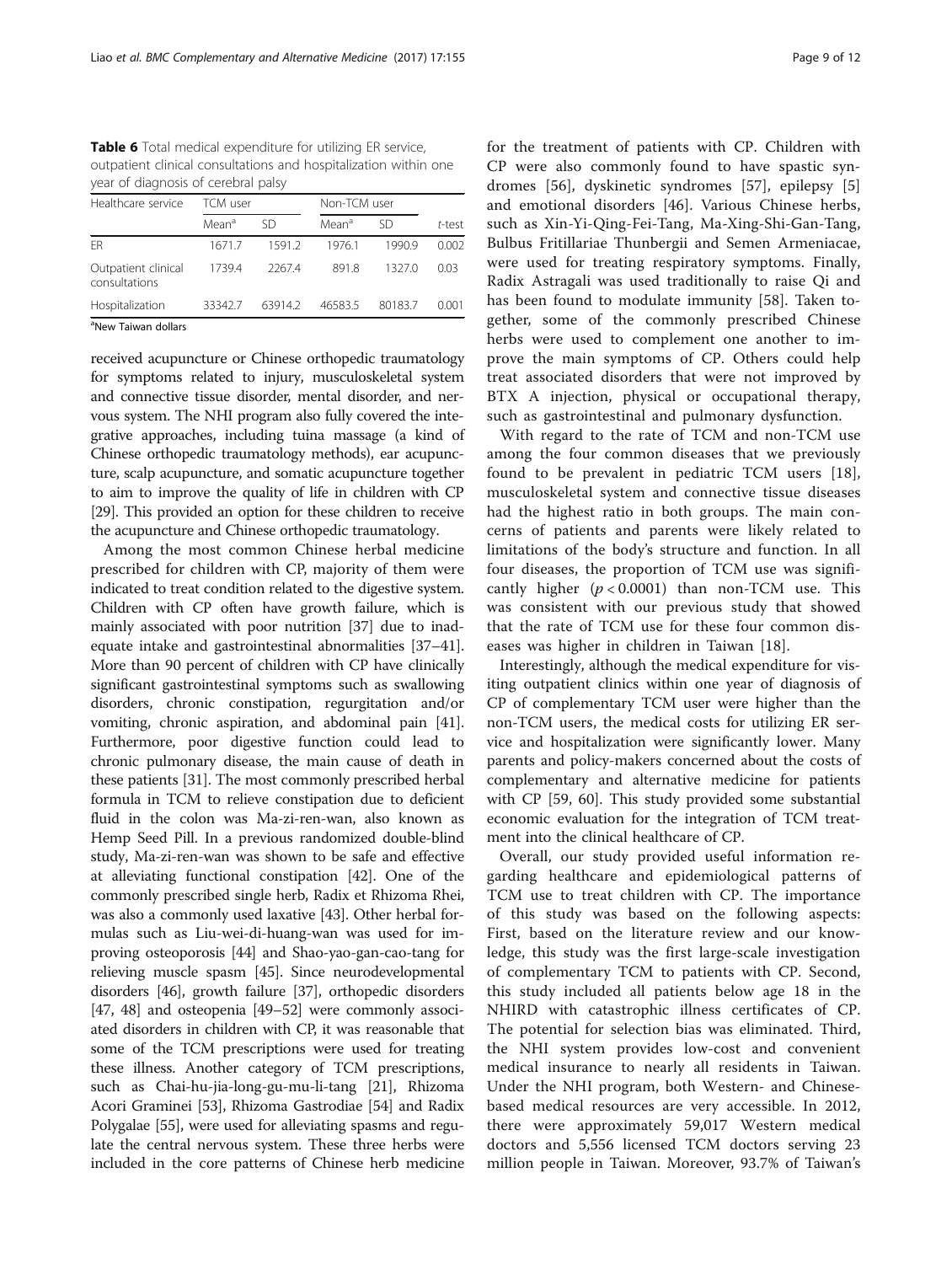<span id="page-9-0"></span>medical institutions, including hospitals and clinics, take part in the NHI program [[61\]](#page-11-0).

The present study had several limitations. First, the NHI system did not reimburse purchases of healthy foods containing herbal ingredients. Second, we were unable to estimate treatment efficacy and disease severity in this study due to the lack of disease severity data in the NHIRD. Lastly, the neuroscience evidence of acupuncture and pharmacological mechanism of Chinese herbal medicine remained unclear. Therefore, we expected future studies and clinical trials to investigate the mechanism and clinical efficacy based on this study.

## Conclusion

This study was a large-scale survey to characterize patterns of complementary TCM use among children with CP. The complementary use of TCM in children with CP was considerably high. The reasons for patients' clinical visits were related to their neurodevelopmental and musculoskeletal disorders, as well as their respiratory and digestive system problems. Complementary TCM users had lower medical costs of utilizing ER service and hospitalization than non-TCM users. Future clinical trials and basic researches could be developed based on the findings of this study.

#### Abbreviations

95% CIs: 95% confidence intervals; BTX A: Botulinum toxin type A; CP: Cerebral palsy; ER: Emergency room; NHI: National health insurance; NHIRD: National health insurance research database; RCIPD: Registry for catastrophic illnesses patient database; TCM: Traditional Chinese medicine.

#### Acknowledgments

This study was supported by China Medical University under the Aim for Top University Plan of the Ministry of Education, Taiwan. This study was also supported in part by the Taiwan Ministry of Health and Welfare Clinical Trial and Research Center of Excellence (MOHW105-TDU-B-212-133019). This study was based in part on data from the National Health Insurance Research Database, provided by the National Health Insurance Administration, Ministry of Health and Welfare, and managed by National Health Research Institutes. The interpretation and conclusions contained herein do not represent those of National Health Insurance Administration, Ministry of Health and Welfare, or National Health Research Institutes.

#### Funding

1. China Medical University under the Aim for Top University Plan of the Ministry of Education, Taiwan.

2. Taiwan Ministry of Health and Welfare Clinical Trial and Research Center of Excellence (MOHW105-TDU-B-212-133019).

#### Availability of data and materials

The datasets we analyzed from NHIRD was provided by the National Health Insurance Administration and maintained by the National Health Research Institutes of Taiwan. The use of NHIRD is limited to research purposes only. Applicants must follow the Computer-Processed Personal Data Protection Law ([http://www.winklerpartners.com/?p=987\)](http://www.winklerpartners.com/?p=987) and related regulations of National Health Insurance Administration and National Health Research Institutes.

#### Authors' contributions

HHL, HRY and TTC conceptualized the study. CHM performed the statistical analysis. HHL, HRY, YCL, MYW, LWC, MFS and TTC contributed to the interpretation of TCM data. LWC contributed to the interpretation of Western medical data. HHL, MYW, TTC and HRY interpreted the pharmacological mechanisms. HHL, HRY and TTC drafted the manuscript. HRY and TTC finalized the manuscript. All authors read and approved the final manuscript.

#### Competing interests

The authors declare that they have no competing interests.

#### Consent for publication

Not applicable in this section.

#### Ethical approval and consent to participate

This study was approved by the Research Ethics Committee of China Medical University and Hospital (CMUH104-REC2-115) and also the National Health Research Institute, the data holder of the NHI database. The patient consent was exempted for the total animosity of all research data in this study.

#### Publisher's Note

Springer Nature remains neutral with regard to jurisdictional claims in published maps and institutional affiliations.

#### Author details

<sup>1</sup>Graduate Institute of Chinese Medicine, School of Chinese Medicine College of Chinese Medicine, China Medical University, Taichung, Taiwan. 2 Department of Chinese Medicine, Dalin Tzu Chi Hospital, Buddhist Tzu Chi Medical Foundation, NO. 2, Min-Sheng Road. Dalin Town, Chiayi, Taiwan, Republic of China. <sup>3</sup>Department of Chinese Medicine, China Medical University Hospital, 2 Yude Road, North District, Taichung 404, Taiwan. 4 Research Center for Chinese Medicine & Acupuncture, China Medical University, Taichung, Taiwan. <sup>5</sup>Research Center for Chinese Herbal Medicine, China Medical University, Taichung, Taiwan. <sup>6</sup>Research Center for Traditional Chinese Medicine, Department of Medical Research, China Medical University Hospital, Taichung, Taiwan. <sup>7</sup>Management Office for Health Data, China Medical University Hospital, 2 Yude Road, North District, Taichung 404, Taiwan. <sup>8</sup>Graduate Institute of Acupuncture Science, College of Chinese Medicine, China Medical University, 91 Hsueh-Shih Road, North District, Taichung, Taiwan. <sup>9</sup>Department of Physical Medicine and Rehabilitation, China Medical University Hospital, 2 Yude Road, North District, Taichung, Taiwan. <sup>10</sup>School of Post-Baccalaureate Chinese Medicine, College of Chinese Medicine, China Medical University, Taichung, Taiwan.

#### Received: 27 October 2016 Accepted: 7 March 2017 Published online: 14 March 2017

#### References

- 1. Van Naarden BK, Doernberg N, Schieve L, Christensen D, Goodman A, Yeargin-Allsopp M. Birth Prevalence of Cerebral Palsy: A Population-Based Study. Pediatrics. 2016;137(1):1–9.
- 2. Strijbis EM, Oudman I, van Essen P, MacLennan AH. Cerebral palsy and the application of the international criteria for acute intrapartum hypoxia. Obstet Gynecol. 2006;107(6):1357–65.
- 3. Johnson A. Prevalence and characteristics of children with cerebral palsy in Europe. Dev Med Child Neurol. 2002; 44(9):633–640.
- 4. Russman BS, Tilton A, Gormley Jr ME. Cerebral palsy: a rational approach to a treatment protocol, and the role of botulinum toxin in treatment. Muscle Nerve Suppl. 1997;6:S181–193.
- 5. Novak I, Hines M, Goldsmith S, Barclay R. Clinical prognostic messages from a systematic review on cerebral palsy. Pediatrics. 2012;130(5):e1285–1312.
- 6. Bagnato SJ, Campbell TF. Comprehensive neurodevelopmental evaluation of children with brain insults. In: Miller G, Ranier JC, editors. Static Encephalopathies of Infancy and Childhood. New York: Raven; 1992. p. 27.
- Zuromski ES. The management of mental retardation. In: Miller G, Ramer JC, editors. Static Encephalopathies of Infancy and Childhood. New York: Raven; 1992. p. 119.
- 8. Huang TP, Liu PH, Lien AS, Yang SL, Chang HH, Yen HR. Characteristics of traditional Chinese medicine use in children with asthma: a nationwide population-based study. Allergy. 2013;68(12):1610–3.
- 9. Lin JF, Liu PH, Huang TP, Lien AS, Ou LS, Yu CH, Yang SL, Chang HH, Yen HR. Characteristics and prescription patterns of traditional Chinese medicine in atopic dermatitis patients: ten-year experiences at a medical center in Taiwan. Complement Ther Med. 2014;22(1):141–7.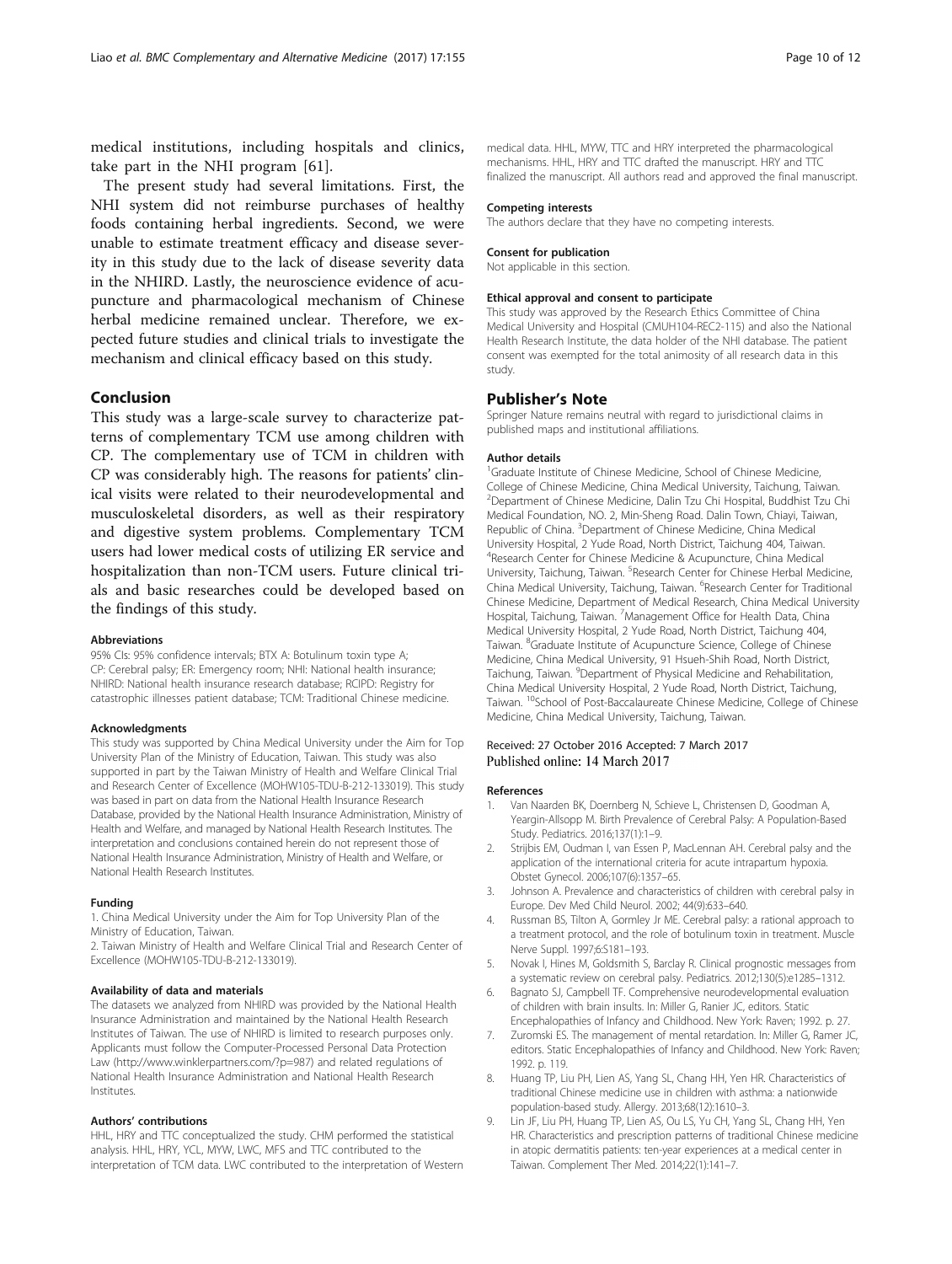- <span id="page-10-0"></span>10. Yen HR, Liang KL, Huang TP, Fan JY, Chang TT, Sun MF. Characteristics of traditional Chinese medicine use for children with allergic rhinitis: a nationwide population-based study. Int J Pediatr Otorhinolaryngol. 2015; 79(4):591–7.
- 11. Yen HR, Sun MF, Lin CL, Sung FC, Wang CC, Liang KL. Adjunctive traditional Chinese medicine therapy for patients with chronic rhinosinusitis: a population-based study. Int Forum Allergy Rhinol. 2015;5(3):240–6.
- 12. Lien AS, Jiang YD, Mou CH, Sun MF, Gau BS, Yen HR. Integrative traditional Chinese medicine therapy reduces the risk of diabetic ketoacidosis in patients with type 1 diabetes mellitus. J Ethnopharmacol. 2016;191:324–30.
- 13. Yu CH, Liu PH, Van YH, Lien AS, Huang TP, Yen HR. Traditional Chinese medicine for idiopathic precocious puberty: A hospital-based retrospective observational study. Complement Ther Med. 2014;22(2):258–65.
- 14. Yen HR, Lai WY, Muo CH, Sun MF. Characteristics of Traditional Chinese Medicine Use in Pediatric Cancer Patients: A Nationwide, Retrospective, Taiwanese-Registry, Population-Based Study. Integr Cancer Ther. 2016. doi[:10.1177/1534735416659357.](http://dx.doi.org/10.1177/1534735416659357)
- 15. Sun JG, Ko CH, Wong V, Sun XR. Randomised control trial of tongue acupuncture versus sham acupuncture in improving functional outcome in cerebral palsy. J Neurol Neurosurg Psychiatry. 2004;75(7):1054–7.
- 16. Zhang Y, Lan R, Wang J, Li XY, Zhu DN, Ma YZ, Wu JT, Liu ZH. Acupuncture reduced apoptosis and up-regulated BDNF and GDNF expression in hippocampus following hypoxia-ischemia in neonatal rats. J Ethnopharmacol. 2015;172:124–32.
- 17. Huang SK. National Health Insurance Annual Report 2015–2016. Taipei: National Health Insurance Administration, Ministry of Health and Welfare; 2015.
- 18. Huang TP, Liu PH, Lien AS, Yang SL, Chang HH, Yen HR. A nationwide population-based study of traditional Chinese medicine usage in children in Taiwan. Complement Ther Med. 2014;22(3):500–10.
- 19. Liao HH, Yeh CC, Lin CC, Chen BC, Yeh MH, Chang KM, Sun MF, Yen HR. Prescription patterns of Chinese herbal products for patients with fractures in Taiwan: A nationwide population-based study. J Ethnopharmacol. 2015; 173:11–9.
- 20. Liu CYHY, Chuang YL, et al. Incorporating development stratification of Taiwan townships into sampling design of large scale health interview survey. J Health Manag. 2006;4:1–22.
- 21. Scheid V, Bensky D, Ellis A, Barolet R. Chinese Herbal Medicine: Formulas & Strategies. 2nd ed. Seattle: Marzo; 2009.
- 22. Chang CM, Chu HT, Wei YH, Chen FP, Wang S, Wu PC, Yen HR, Chen TJ, Chang HH. The Core Pattern Analysis on Chinese Herbal Medicine for Sjogren's syndrome: A Nationwide Population-Based Study. Sci Rep. 2015;5:9541.
- 23. Huang CY, Lai WY, Sun MF, Lin CC, Chen BC, Lin HJ, Chang CM, Yang CH, Huang KC, Yen HR. Prescription Patterns of Traditional Chinese Medicine for Peptic Ulcer Disease in Taiwan: A Nationwide Population-based Study. J Ethnopharmacol. 2015. doi[:10.1016/j.jep.2015.11.002](http://dx.doi.org/10.1016/j.jep.2015.11.002).
- 24. Hurvitz EA, Leonard C, Ayyangar R, Nelson VS. Complementary and alternative medicine use in families of children with cerebral palsy. Dev Med Child Neurol. 2003;45(6):364–70.
- 25. Chang CC, Lee YC, Lin CC, Chang CH, Chiu CD, Chou LW, Sun MF, Yen HR. Characteristics of traditional Chinese medicine usage in patients with stroke in Taiwan: A nationwide population-based study. J Ethnopharmacol. 2016; 186:311–21.
- 26. Zheng Y, Zhang ZJ, Han XM, Ding Y, Chen YY, Wang XF, Wei XW, Wang MJ, Cheng Y, Nie ZH, et al. A proprietary herbal medicine (5-Ling Granule) for Tourette syndrome: a randomized controlled trial. J Child Psychol Psychiatry. 2015. doi[:10.1111/jcpp.12432](http://dx.doi.org/10.1111/jcpp.12432).
- 27. Chen FP, Chen TJ, Kung YY, Chen YC, Chou LF, Chen FJ, Hwang SJ. Use frequency of traditional Chinese medicine in Taiwan. BMC Health Serv Res. 2007;7:26.
- Yen HR, Huang TP, Sun MF. Chinese medicine usage in Taiwan: a nationwide population-based study. RCHM J. 2013;10:21–7.
- 29. Chou YT, Yang ST, Wu WH, Lee TY, Chang HH. Current pratice of traditional Chinese medicine used in cerebral palsy. J Chin Med. 2013;24(1):121–7.
- 30. Huang IP. A Clinical Appraisal of the High-Quality-Chinese-Medical Outpatient Care Project for Children with Cerebral Palsy: A Case of Hospital Chinese Medicine Outpatient Department. Taoyuan: Chang Gung University; 2008.
- 31. Reddihough DS, Baikie G, Walstab JE. Cerebral palsy in Victoria, Australia: mortality and causes of death. J Paediatr Child Health. 2001;37(2):183–6.
- 32. Landau WM. Clinical neuromythology II. Parables of palsy pills and PT pedagogy: a spastic dialectic. Neurology. 1988;38(9):1496–9.
- 33. Glenn MB, John W. The Practical Management of Spasticity in Children and Adults. Philadelphia: Lea & Fegiber; 1990.
- 34. Tedroff K, Lowing K, Haglund-Akerlind Y, Gutierrez-Farewik E, Forssberg H. Botulinum toxin A treatment in toddlers with cerebral palsy. Acta Paediatr. 2010;99(8):1156–62.
- 35. Hoare BJ, Wallen MA, Imms C, Villanueva E, Rawicki HB, Carey L. Botulinum toxin A as an adjunct to treatment in the management of the upper limb in children with spastic cerebral palsy (UPDATE). Cochrane Database Syst Rev. 2010;1:CD003469.
- 36. Bourke-Taylor H, Cotter C, Stephan R. Complementary, Alternative, and Mainstream Service use Among Families with Young Children with Multiple Disabilities: Family Costs to Access Choices. Phys Occup Ther Pediatr. 2014. doi:[10.3109/01942638.2014.975312](http://dx.doi.org/10.3109/01942638.2014.975312).
- 37. Stallings VA, Charney EB, Davies JC, Cronk CE. Nutritional status and growth of children with diplegic or hemiplegic cerebral palsy. Dev Med Child Neurol. 1993;35(11):997–1006.
- 38. Stevenson RD, Hayes RP, Cater LV, Blackman JA. Clinical correlates of linear growth in children with cerebral palsy. Dev Med Child Neurol. 1994;36(2):135–42.
- 39. Stallings VA, Charney EB, Davies JC, Cronk CE. Nutrition-related growth failure of children with quadriplegic cerebral palsy. Dev Med Child Neurol. 1993;35(2):126–38.
- 40. Sondheimer JM, Morris BA. Gastroesophageal reflux among severely retarded children. J Pediatr. 1979;94(5):710–4.
- 41. Del Giudice E, Staiano A, Capano G, Romano A, Florimonte L, Miele E, Ciarla C, Campanozzi A, Crisanti AF. Gastrointestinal manifestations in children with cerebral palsy. Brain Dev. 1999;21(5):307–11.
- 42. Cheng CW, Bian ZX, Zhu LX, Wu JC, Sung JJ. Efficacy of a Chinese herbal proprietary medicine (Hemp Seed Pill) for functional constipation. Am J Gastroenterol. 2011;106(1):120–9.
- 43. Cirillo C, Capasso R. Constipation and Botanical Medicines: An Overview. Phytother Res. 2015;29(10):1488–93.
- 44. Li M, Wang W, Wang P, Yang K, Sun H, Wang X. The pharmacological effects of morroniside and loganin isolated from Liuweidihuang Wan, on MC3T3-E1 cells. Molecules. 2010;15(10):7403–14.
- 45. Hinoshita F, Ogura Y, Suzuki Y, Hara S, Yamada A, Tanaka N, Yamashita A, Marumo F. Effect of orally administered shao-yao-gan-cao-tang (Shakuyakukanzo-to) on muscle cramps in maintenance hemodialysis patients: a preliminary study. Am J Chin Med. 2003;31(3):445–53.
- 46. Hurley AD, Sovner R. Psychiatric aspects of cerebral palsy. Psychiatr Asp Mental Retard Rev. 1987;6(1):1–5.
- 47. McCarthy JJ, D'Andrea LP, Betz RR, Clements DH. Scoliosis in the child with cerebral palsy. J Am Acad Orthop Surg. 2006;14(6):367–75.
- 48. Flynn JM, Miller F. Management of hip disorders in patients with cerebral palsy. J Am Acad Orthop Surg. 2002;10(3):198–209.
- 49. Chad KE, McKay HA, Zello GA, Bailey DA, Faulkner RA, Snyder RE. Body composition in nutritionally adequate ambulatory and non-ambulatory children with cerebral palsy and a healthy reference group. Dev Med Child Neurol. 2000;42(5):334–9.
- 50. Henderson RC, Lark RK, Gurka MJ, Worley G, Fung EB, Conaway M, Stallings VA, Stevenson RD. Bone density and metabolism in children and adolescents with moderate to severe cerebral palsy. Pediatrics. 2002;110(1 Pt 1):e5.
- 51. Cohen M, Lahat E, Bistritzer T, Livne A, Heyman E, Rachmiel M. Evidencebased review of bone strength in children and youth with cerebral palsy. J Child Neurol. 2009;24(8):959–67.
- 52. Mergler S, Evenhuis HM, Boot AM, De Man SA, Bindels-De Heus KG, Huijbers WA, Penning C. Epidemiology of low bone mineral density and fractures in children with severe cerebral palsy: a systematic review. Dev Med Child Neurol. 2009;51(10):773–8.
- 53. Zhang H, Han T, Yu CH, Rahman K, Qin LP, Peng C. Ameliorating effects of essential oil from Acori graminei rhizoma on learning and memory in aged rats and mice. J Pharm Pharmacol. 2007;59(2):301–9.
- 54. Zhan HD, Zhou HY, Sui YP, Du XL, Wang WH, Dai L, Sui F, Huo HR, Jiang TL. The rhizome of Gastrodia elata Blume - An ethnopharmacological review. J Ethnopharmacol. 2016;189:361–85.
- 55. Liu P, Hu Y, Guo DH, Wang DX, Tu HH, Ma L, Xie TT, Kong LY. Potential antidepressant properties of Radix Polygalae (Yuan Zhi). Phytomedicine. 2010;17(10):794–9.
- 56. Myklebust BM. A review of myotatic reflexes and the development of motor control and gait in infants and children: a special communication. Phys Ther. 1990;70(3):188–203.